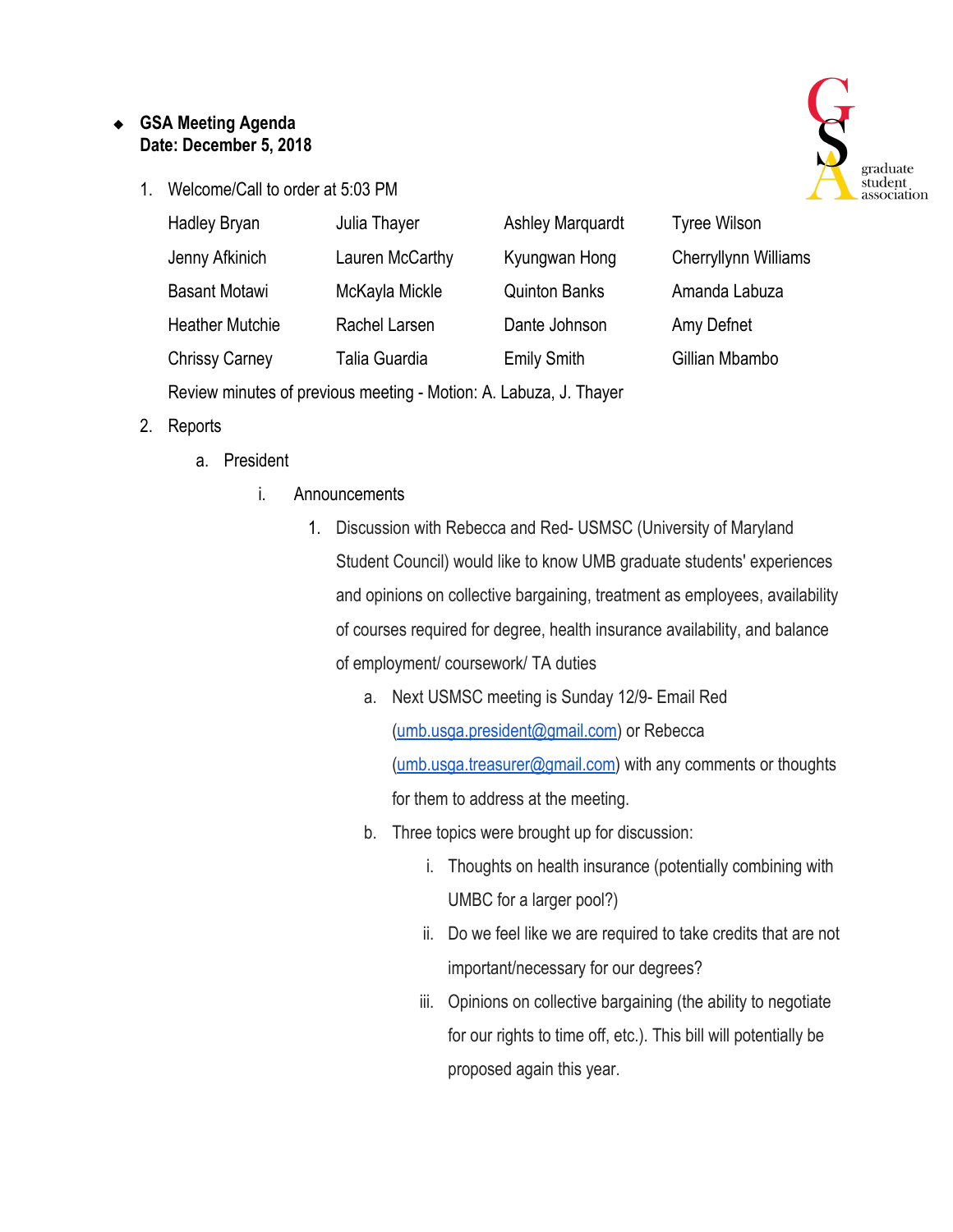2. Link for multicultural center survey:

<https://baseline.campuslabs.com/umaryland/multiculturalfall2018>

- ii. Meet & Confer Committee
	- 1. No announcements
- b. Vice President
	- i. Announcements
	- ii. Social Activities Committee
		- 1. GSA Tacky Sweater Social is Fri. Dec. 7th at 6pm at Pickles Pub. -Need help with Social Act. Cmte. to post flyers where appropriate on-campus
	- iii. USGA Announcements
		- 1. Yield to Megan or Emily Smith for updates.
- c. Treasurer
	- i. Account
		- 1. Current Balance: \$3,709.94
		- 2. Changes to Account Management will start beginning of year
			- a. Requirements for student group funding and events
				- i. Food Approval Form (for on campus food only)
				- ii. Sign in sheet (no minimum # of attendees)
				- iii. Original Receipt
				- iv. Wofoo form filled out by treasurer after the above have been received
			- b. Checks will only be issued once/month (on day of GSA meetings). Everything must be submitted 1 week prior to that.
			- c. In the process of making a website to detail student group funding and contain the necessary forms
	- ii. Finance Committee:
		- 1. Next Due Date: January 15th
		- 2. Reminders: Make sure applications are COMPLETE and all in one file.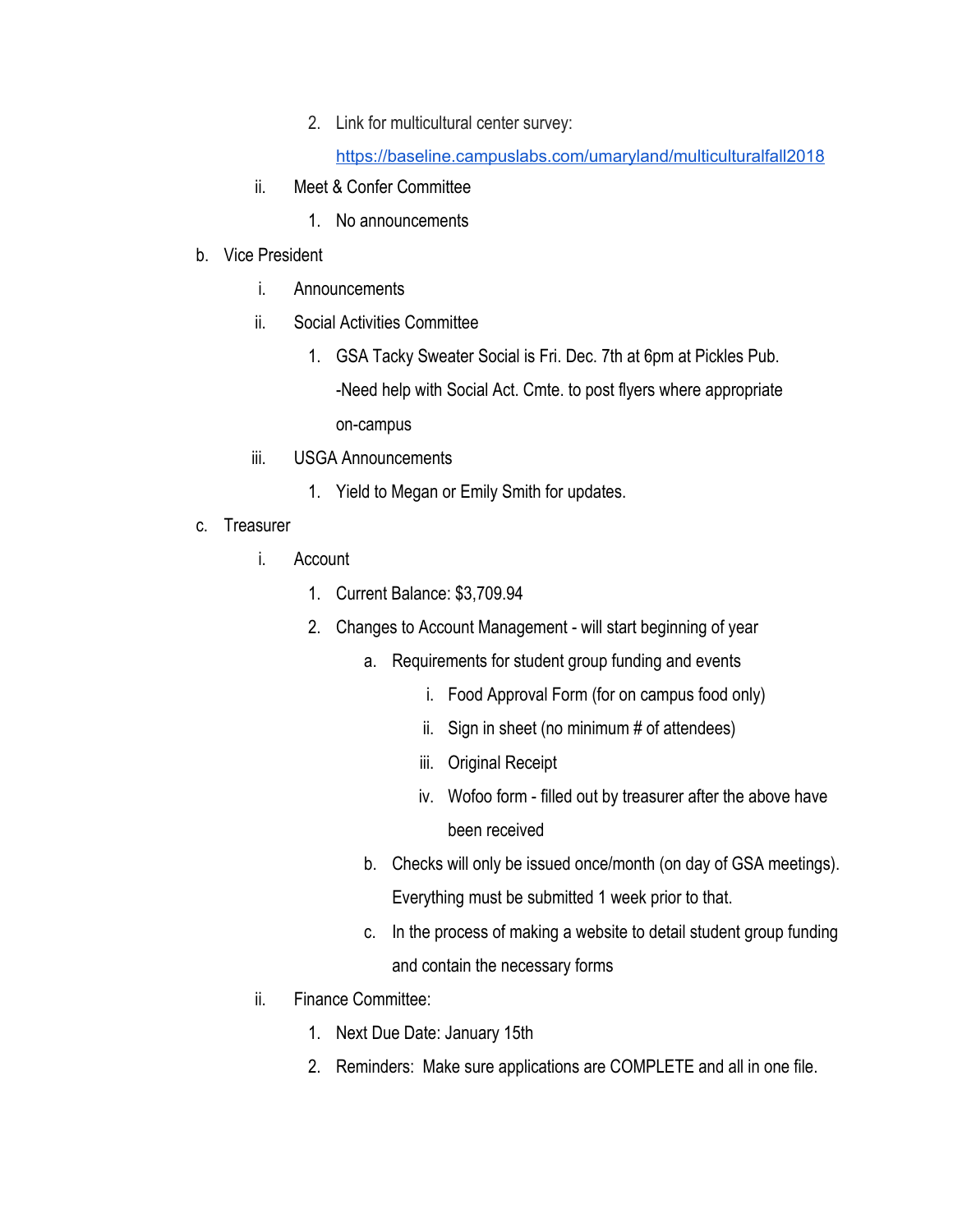They need their abstract, CV, Receipts, and the application. Make sure they are putting all of their expenses on the application - not just the ones they need funded. Make sure they know to email the application to me.

- iii. Student Group Funding:
	- 1. Budgeted for \$900/semester. Funding is on a reimbursement basis and all receipts must be handed over within one month of the date on the receipt.
	- 2. Budget requests MUST be submitted 1 week prior to GSA meetings so they can be emailed out to the GSA body.

## d. Secretary

- i. Announcements
	- 1. The GRC keynote speaker will be John Teijaro
	- 2. GRC registration will officially open next semester. Anyone who has already registered with the 2018 forms will still be taken into account
- e. Grad Council rep
	- i. Announcements
	- ii. U of M grad council
	- iii. Professional Development Committee
		- 1. Professional Development Awardee for Fall 2018 is Yanfeng Xu
- f. PR
- i. Announcements
	- 1. Grad Gazette will go out this Friday, December 7th.
- ii. Volunteer
	- 1. No longer doing the cold weather clothing drive so that we can do more volunteer events that don't coincide with other groups
	- 2. Blanket making for Children's hospital
		- a. 19th/20th for event date
	- 3. BARCs outdoor cleanup volunteer group
		- a. Need supplies